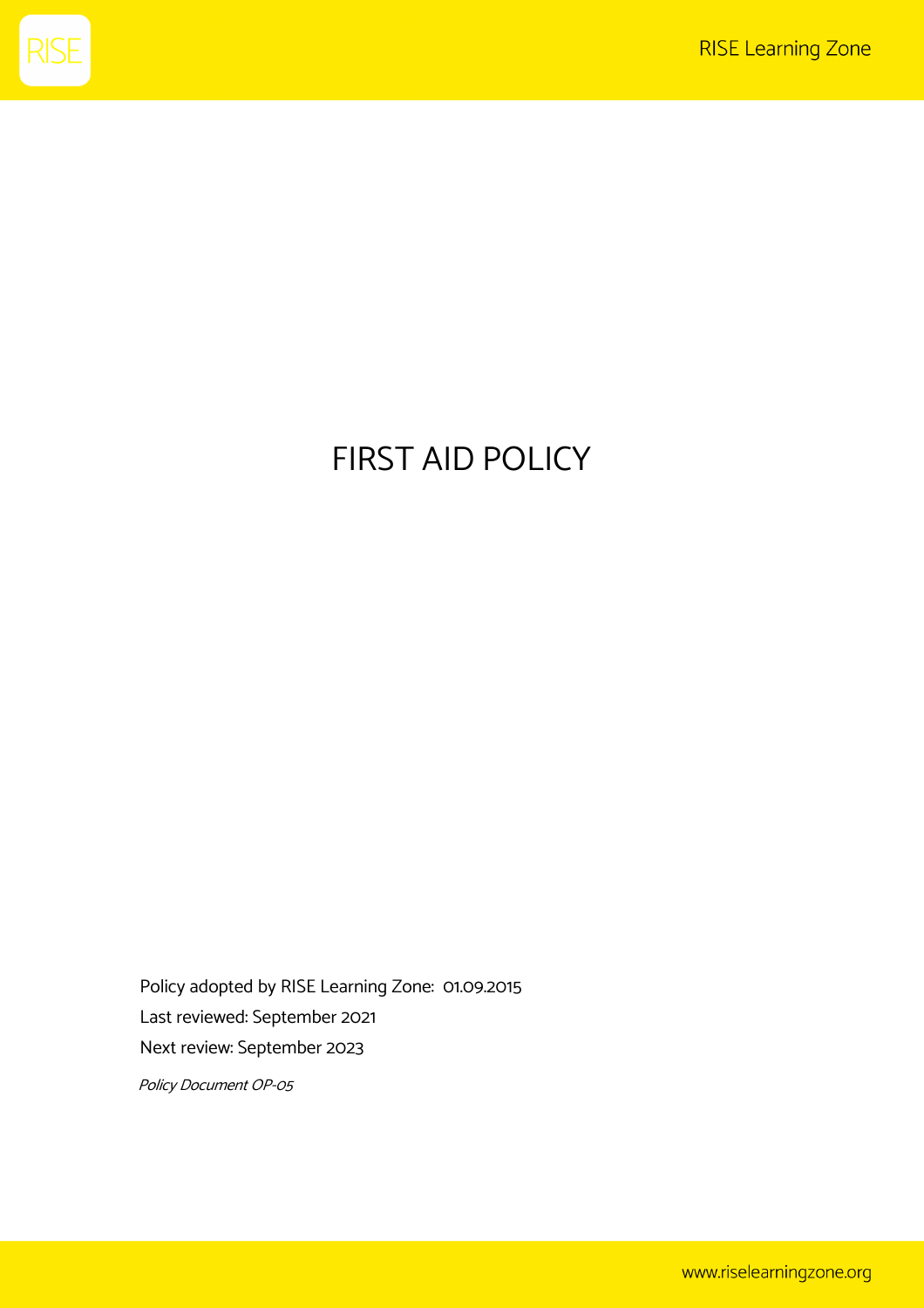## RISE LEARNING ZONE FIRST AID POLICY

### **Trained First Aiders are HOLLY FRETWELL JOLA SMITH KAT GILLEN**

#### 1. **Statement of Intent**

This organisation is conscious of its obligations under the Health and Safety (First Aid) Regulations, 1981 and guidance from the Department for Education and Skills, the Education Service Advisory Committee and the Local Authority to provide adequate and appropriate first aid facilities and personnel for members of staff, learners and visitors. As a result, this Statement has been drawn up to give details of the first aid arrangements which have been made by the charity.

#### 2. **Principles and Practice of First Aid**

First Aid is the skilled application of accepted principles of treatment on the occurrence of any injury or sudden illness, using facilities or materials available at the time. It is the approved method of treating a casualty until placed, if necessary, in the care of a doctor or removed to hospital. First Aid treatment is given to a casualty to preserve life, to prevent the condition worsening and to promote recovery.

#### 3. **First Aid Arrangements**

3.1 Trained and Qualified First Aiders

a) Trained and qualified First aiders are those members of staff who have attended a course of training on first aid (ie First Aid at Work or Refresher Course) and have a valid current first aid certificate issued by an organisation approved by the Health and Safety Executive under the Health and Safety (First Aid) regulations 1981.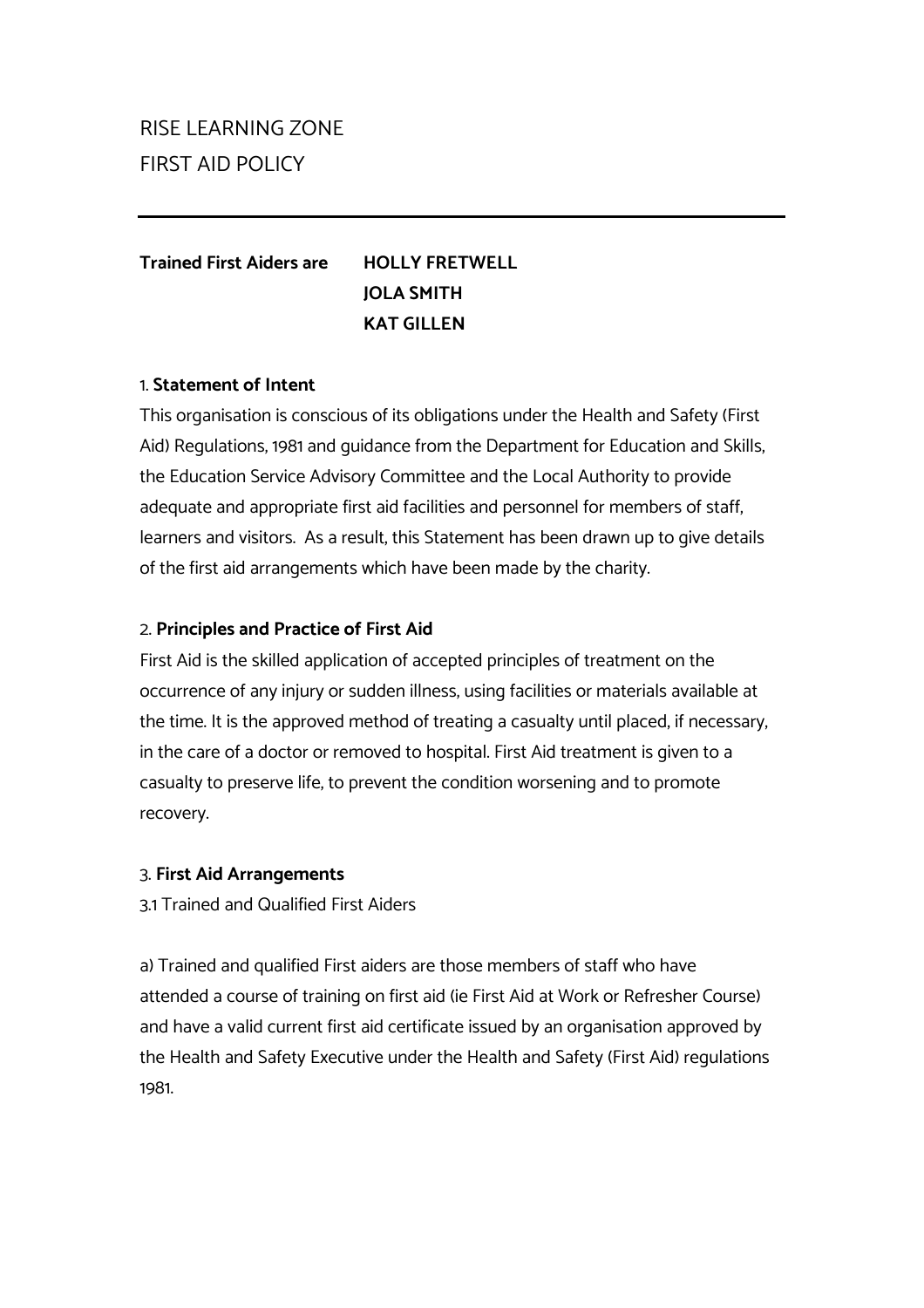b) The First Aid certificate is valid for three years and has to be updated by means of a refresher course.

c) The duties of the trained and qualified first aiders are:

i) to assess the situation where there is an injured or ill person

ii) to give immediate, appropriate treatment bearing in mind that a casualty may have more than one injury and that some casualties will require more urgent attention.

iii) to arrange, without delay, for the casualty to be transported to a doctor, hospital or home, according to the seriousness of the condition. The first aiders responsibility ends when the casualty is handed to the care of the doctor, a nurse or other appropriate person. The first aider should not leave the incident scene until they have reported to whoever takes charge and have ascertained whether they could be of any further help.

iv) ensuring that there is an adequate supply of all the prescribed materials in the first aid boxes and kits, that the contents of first aid boxes and kits are replenished after use and the items are not used after the expiry date which is shown on the packets.

v) completing the Accident Report Book (Form ACC4)

d) The treatment of minor illnesses such as the administration of tablets and/or medicines falls outside the definition of first aid. This is covered under a separate policy.

e) The names, locations and telephone extension numbers of the trained and qualified first aiders are as follows:

## 3.3 **First Aid Boxes, Travelling First Aid Kits and other Supplementary Equipment**

The location of first aid boxes, are as follows: Medical room; kitchen; outdoor bag including burns kit in Forest Schools lock-up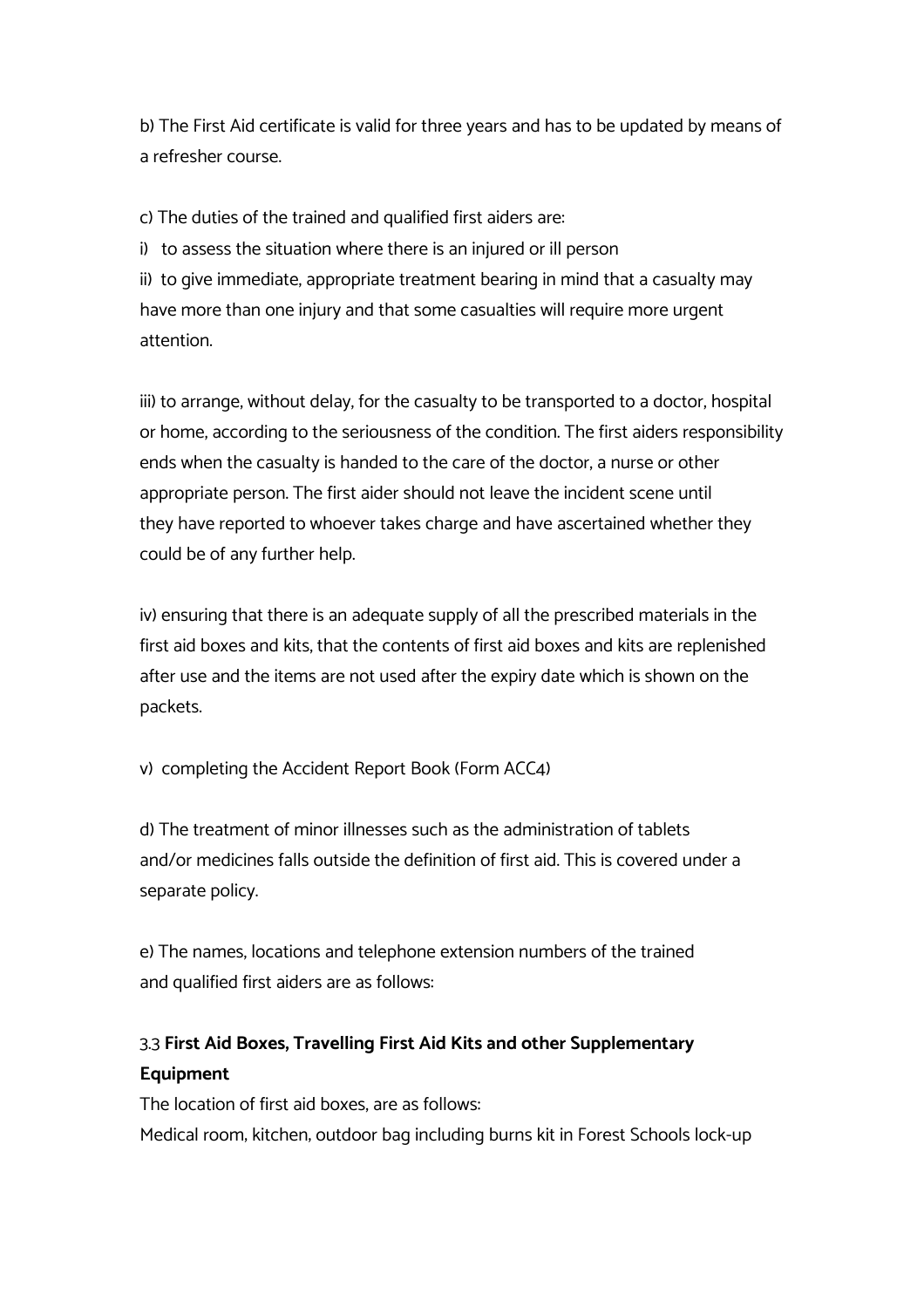#### 3.4 **Off-site Visits**

The first aid requirements and procedures for calling for help or skilled assistance in the event of an accident or other emergency will be laid down when school visits are being planned including educational visits abroad.

First Aid provision must be available at all times while people are on school premises and also off the premises whilst on school visits.

Any trip involving a child who carries an Epi-pen must be accompanied by a member of staff trained in administering an Epi-pen.

#### 3.6 **Medical Emergencies**,

#### **The Ambulance Service**.

If an ambulance is required: Dial 999 Tell the operator that you want the Ambulance Service Give the telephone number shown on the phone Wait for the Ambulance Service to answer Give the address where help is needed Give any other necessary information.

#### **The nearest hospital**

The nearest hospital with an A&E department is The Queen's Medical Centre, Derby Road Nottingham NG7 2UH ; Telephone 0115 924 9924

#### 4. **Headlice**

Transmission of lice within the classroom is relatively rare. When it does occur, it is usually from a 'best friend' as lice are only transmitted by direct, prolonged, headto–head contact.

On seeing a living, moving louse, inform parents. Advise parents that treatments are available on prescription after a consultation with the school nurse.

If school is aware of any welfare issues concerning the student, ask parents if we may refer them to the school nurse.

Students with headlice must not be excluded from school nor must letters be sent